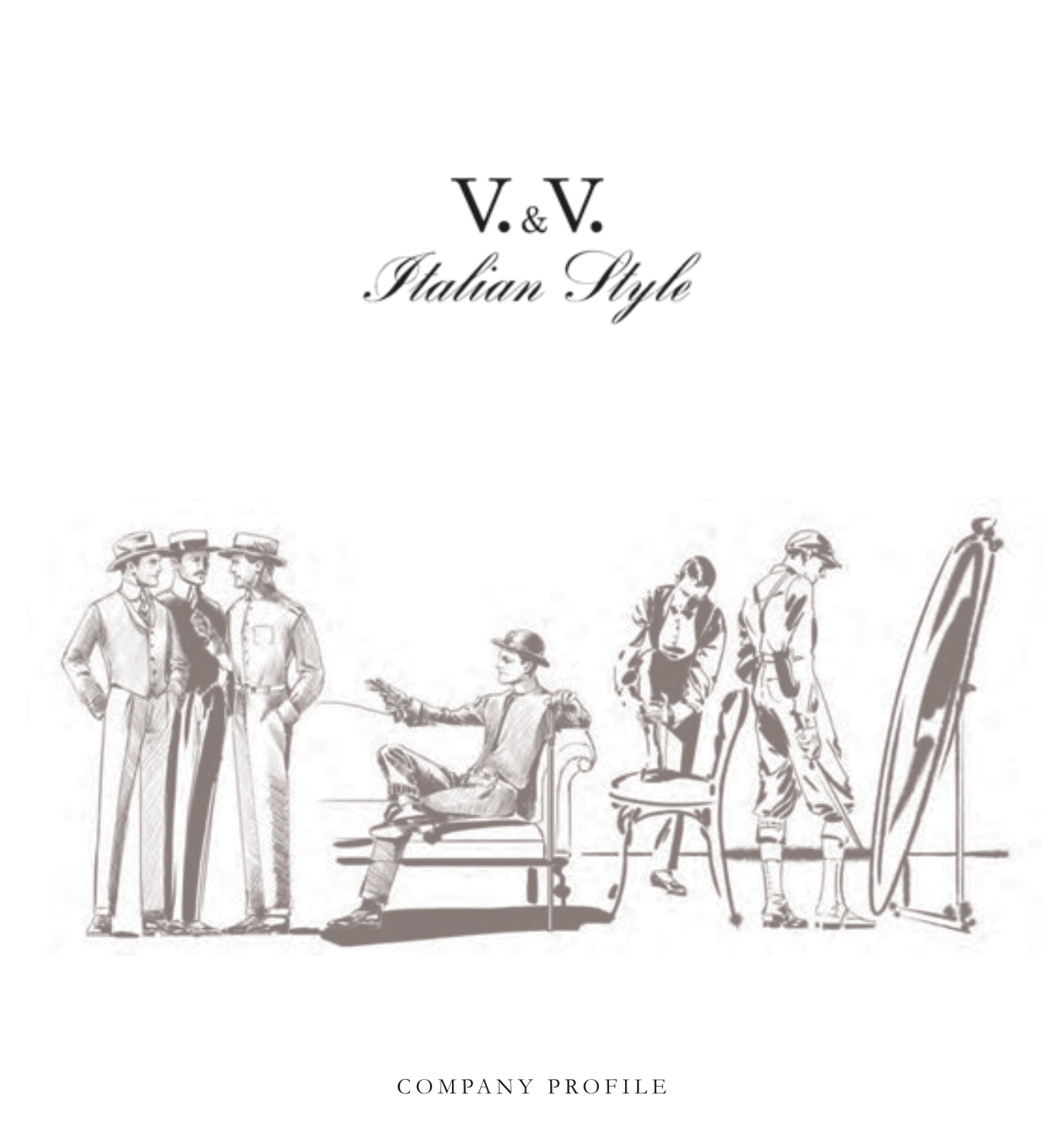# THE COMPA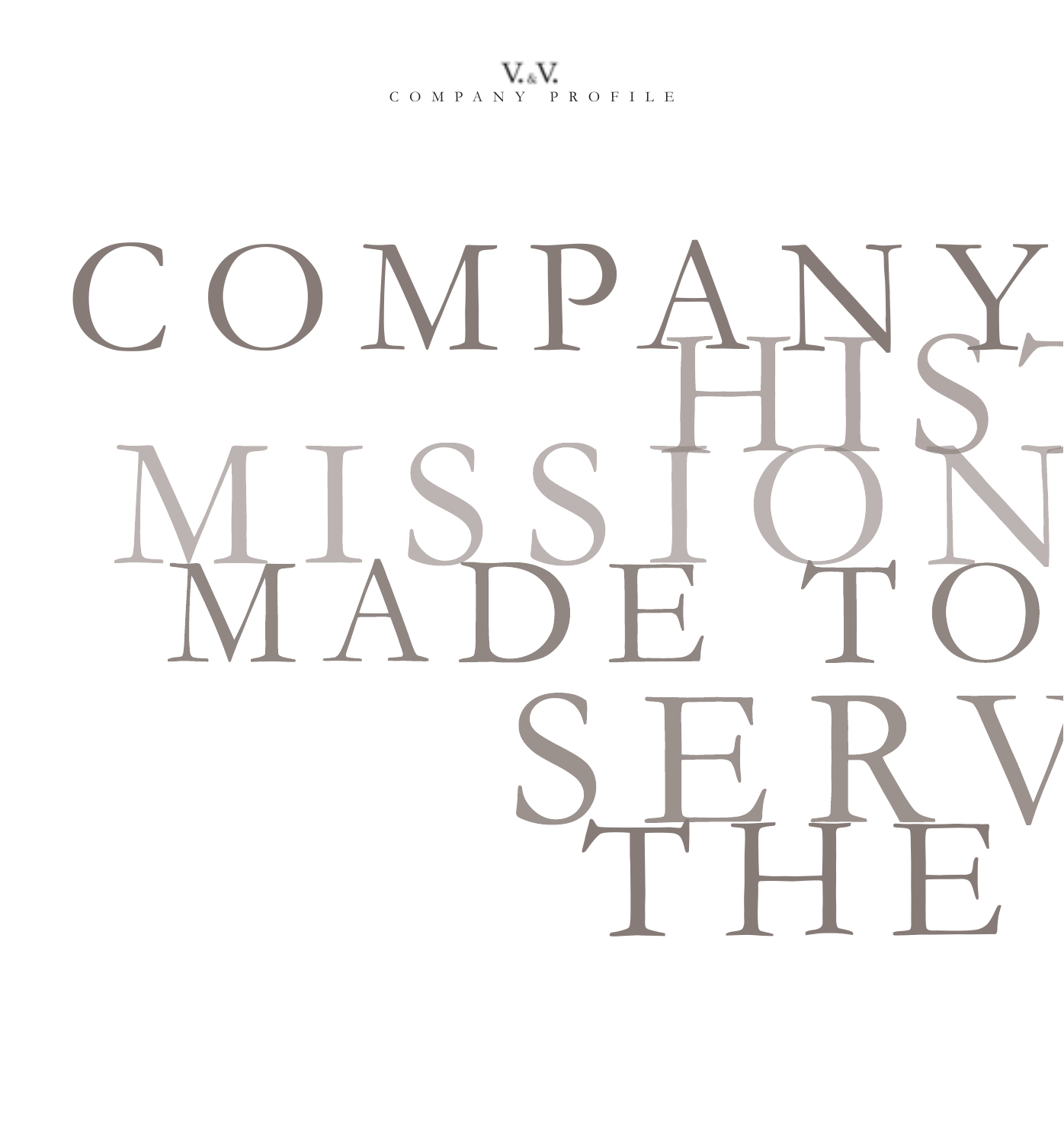## PROFILE

## MEASURE S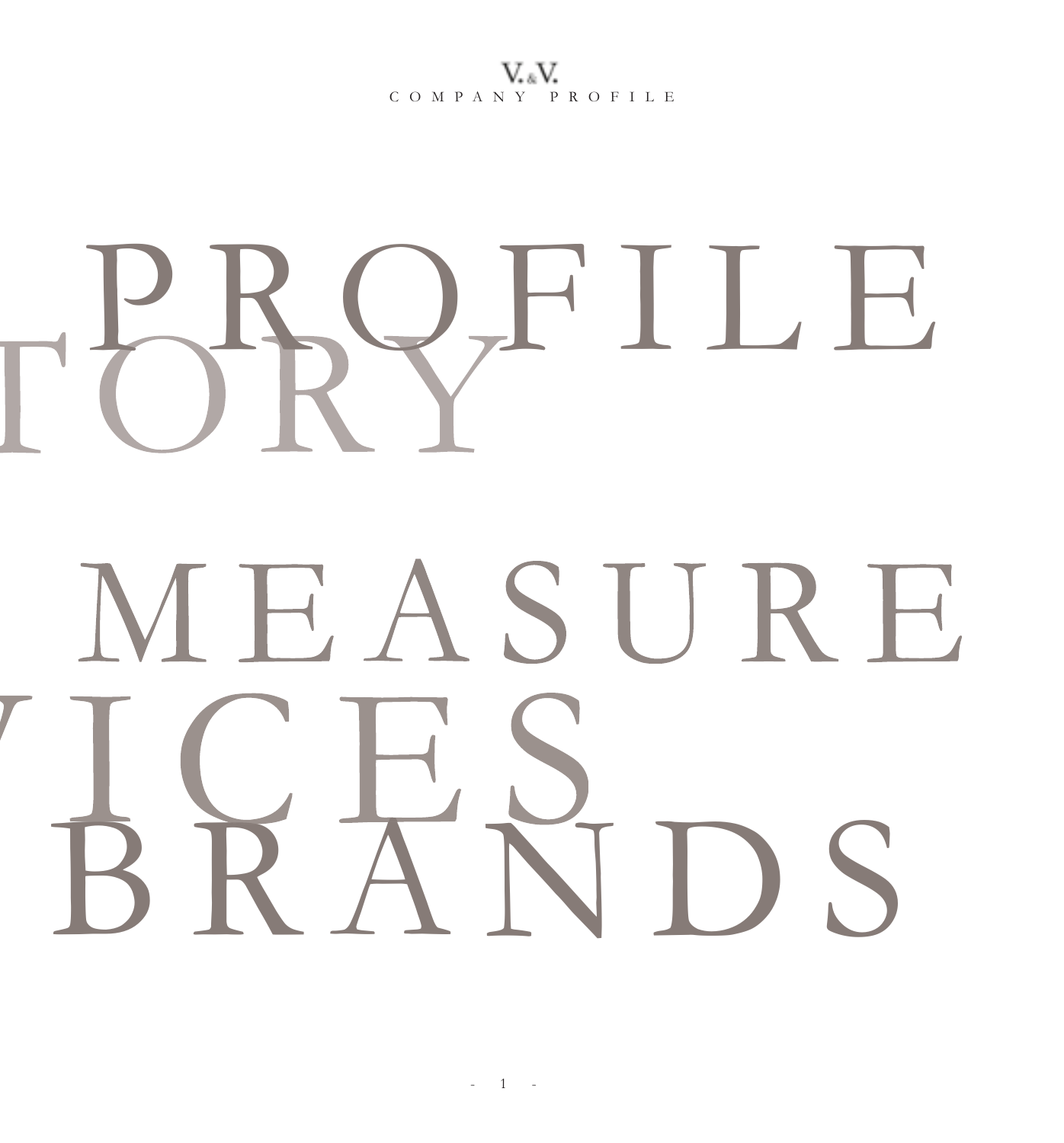## HISTORY

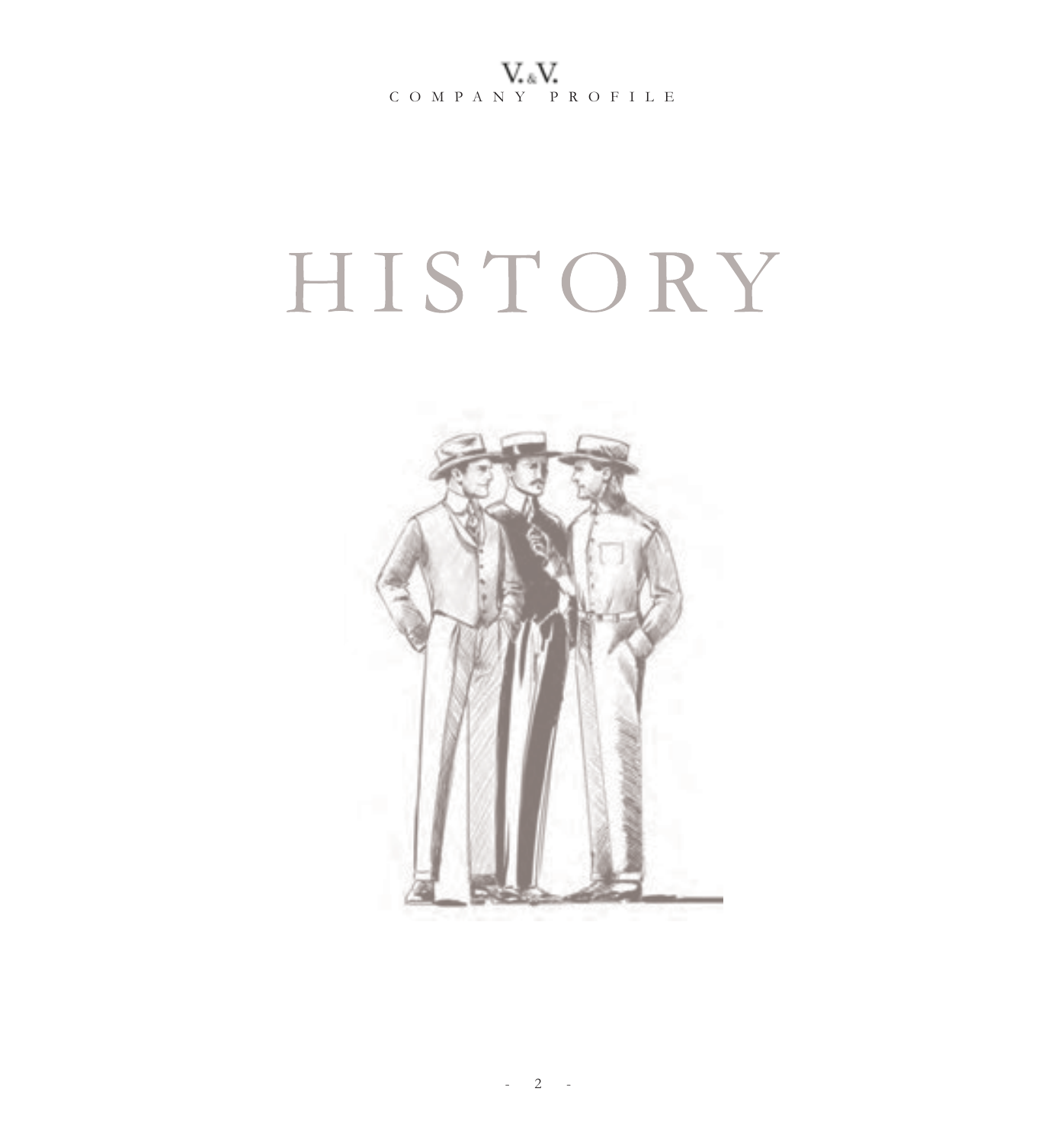#### IF YOU WANT TO MAKE SOMETHING, MAKE IT WELL

It was the year 1973 when brothers Giampaolo and Alessandro Valoti began producing shirts with the firm intention of making the finest quality shirt on the market. The Seriana Valley, the area they came from, has a time-honoured textile tradition and there are many industrial manufacturing companies from which to obtain fine fabrics and highly qualified labour. It all began in a small workshop at home, with workers dedicated to producing limited quantities but of the highest quality. The Valoti brothers personally selected fabrics made from the best yarns and checked each one on delivery before authorising production, the same applied to the buttons and other details. The quality of their carefully crafted shirts and the workmanship of expert hands did not pass unnoticed. Requests increased and in a short time the workshop needed to expand to satisfy customers. In 1980 production reached 1000 shirts per day, which were sold and distributed to the best stores in the world. In 1984 the business was transferred to a proper factory and the number of carefully selected and trained employees and skilled professionals – the key to quality production – was increased. The Valoti brothers wished to remain faithful to their passion for quality and workmanship and decided to create their own brand for which they could even control distribution. SONRISA was born, the shirt brand that combines craft traditions and sartorial workmanship with production experience and stylistic awareness of fashion trends. The production – strictly Italian – is 350 garments a day, all skilfully made and much appreciated by a particularly discerning market.

The V & V Group, in the meantime, welcomed three new partners – Luigi, Monica and Luca Valoti – who have taken over from their respective fathers and steered the company in new directions, confident of the support of their wise parents who are still active within the company. Their market savvy has led to the development of new brands, highly specialised in shirts, offered at different price points. A "textbook" generational handover: faith in the young and capitalisation of experience.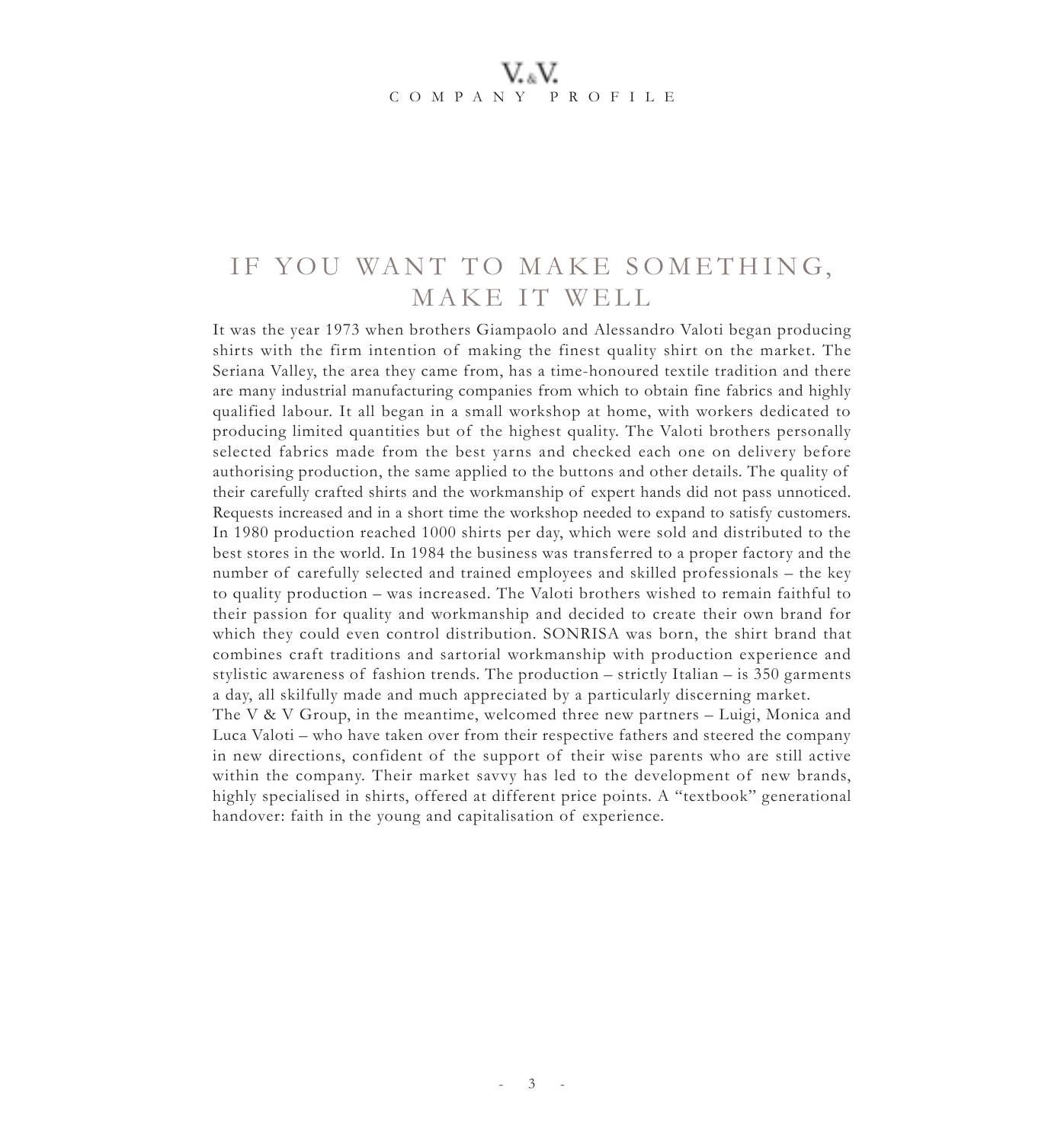## MISSION

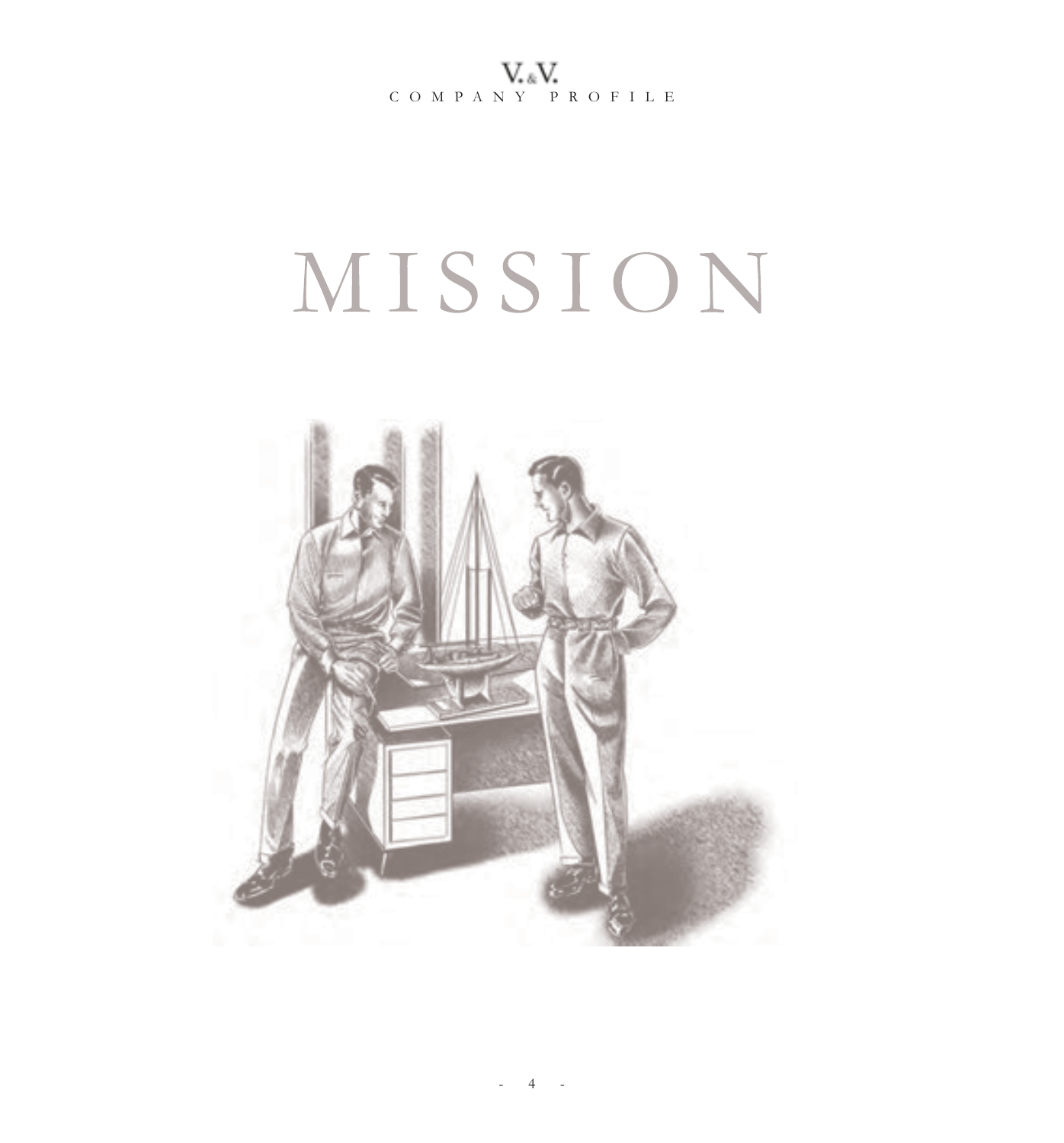#### V. s.V. COMPANY PROFILE

#### VALUE WITH PASSION

A passion for exceptional manufacturing, focused on the quality of materials, details and style, makes it possible to offer contemporary pieces that are always innovative. Producing the finest shirts on the market to satisfy a desire for elegance, comfort and long-lasting wear. This strong set of values define the company's manufacturing and sales priorities, in terms of the care that goes into making the product and the level of service offered to both wholesale and retail customers. Solid business principles that guide every facet of V&V Group's work.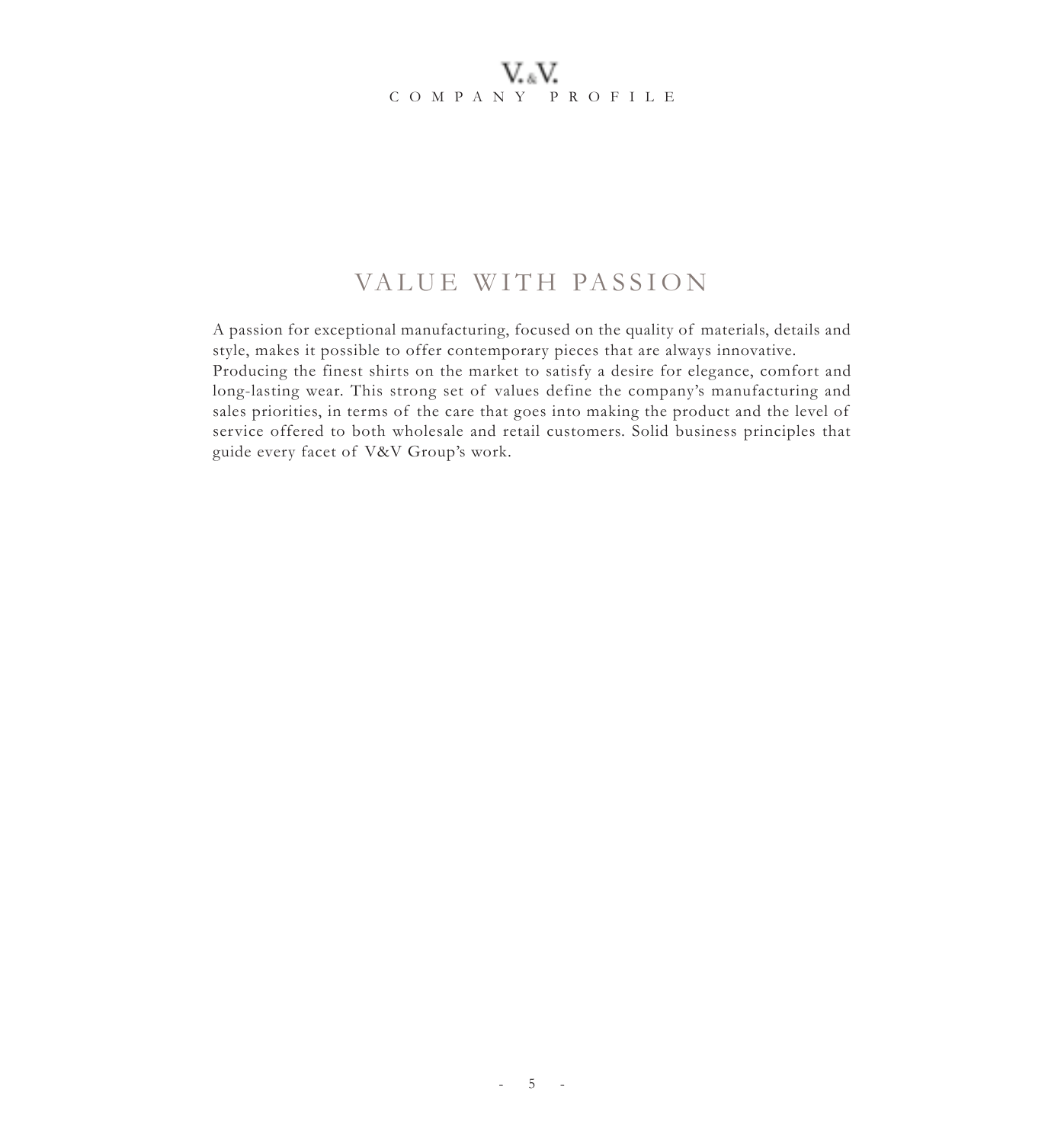## MADE TO MEASURE

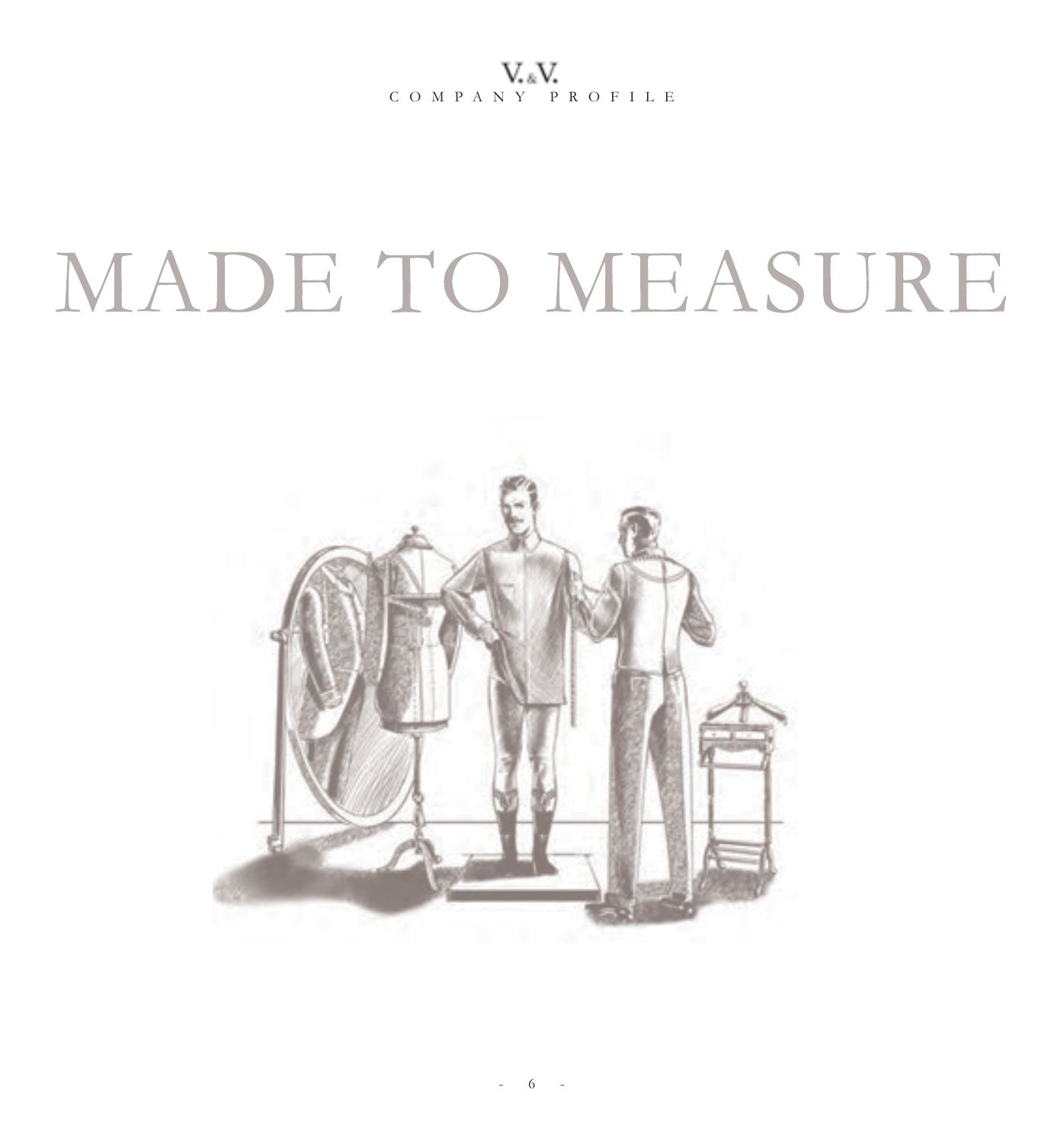#### BORN TO BE PERFECT AND EASY

The V. & V. Group is a leader in the world of Made to Measure. An exclusive service, designed to satisfy the most demanding customers with highly personalised garments. Launched in 1995, well ahead of all the competitors, Made to Measure has always been the cornerstone of the Group, reflecting its superior know-how and focus on the customer. This service, with its proven track record, has been improved by allowing customers to submit orders online, which are managed with the company's same attentive approach. The collection of fabrics available for Made to Measure shirts is updated every six months, offering customers a wide selection of classic and fashion fabrics – double twisted, long fibre cotton, linen and silk yarns – produced according to the dictates of the finest Italian textile tradition, fully satisfying the need for quality, image and maintenance. This service also includes impeccably cut pieces with rapid delivery, in just eight days throughout the Italian territory.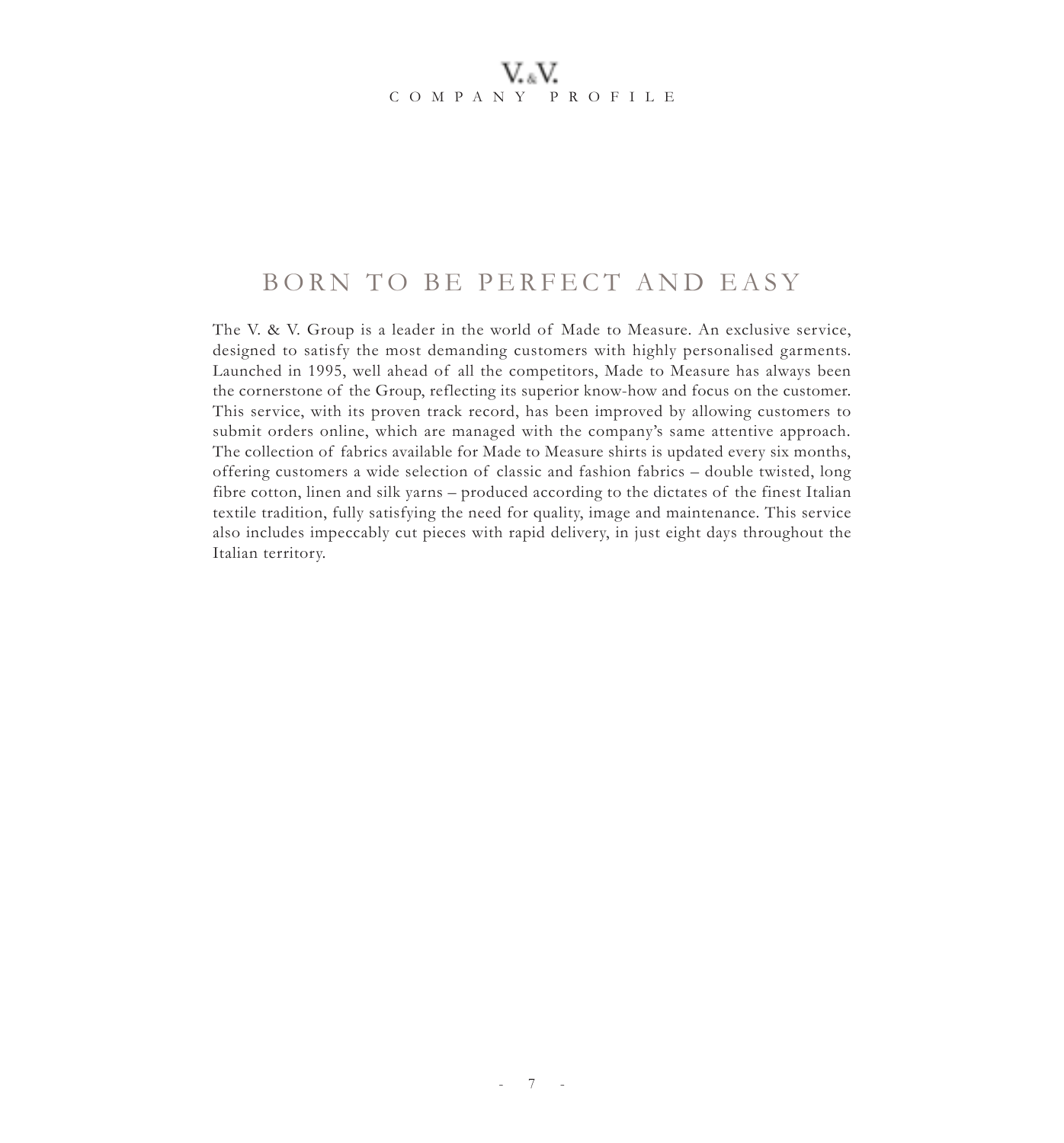## SERVICE

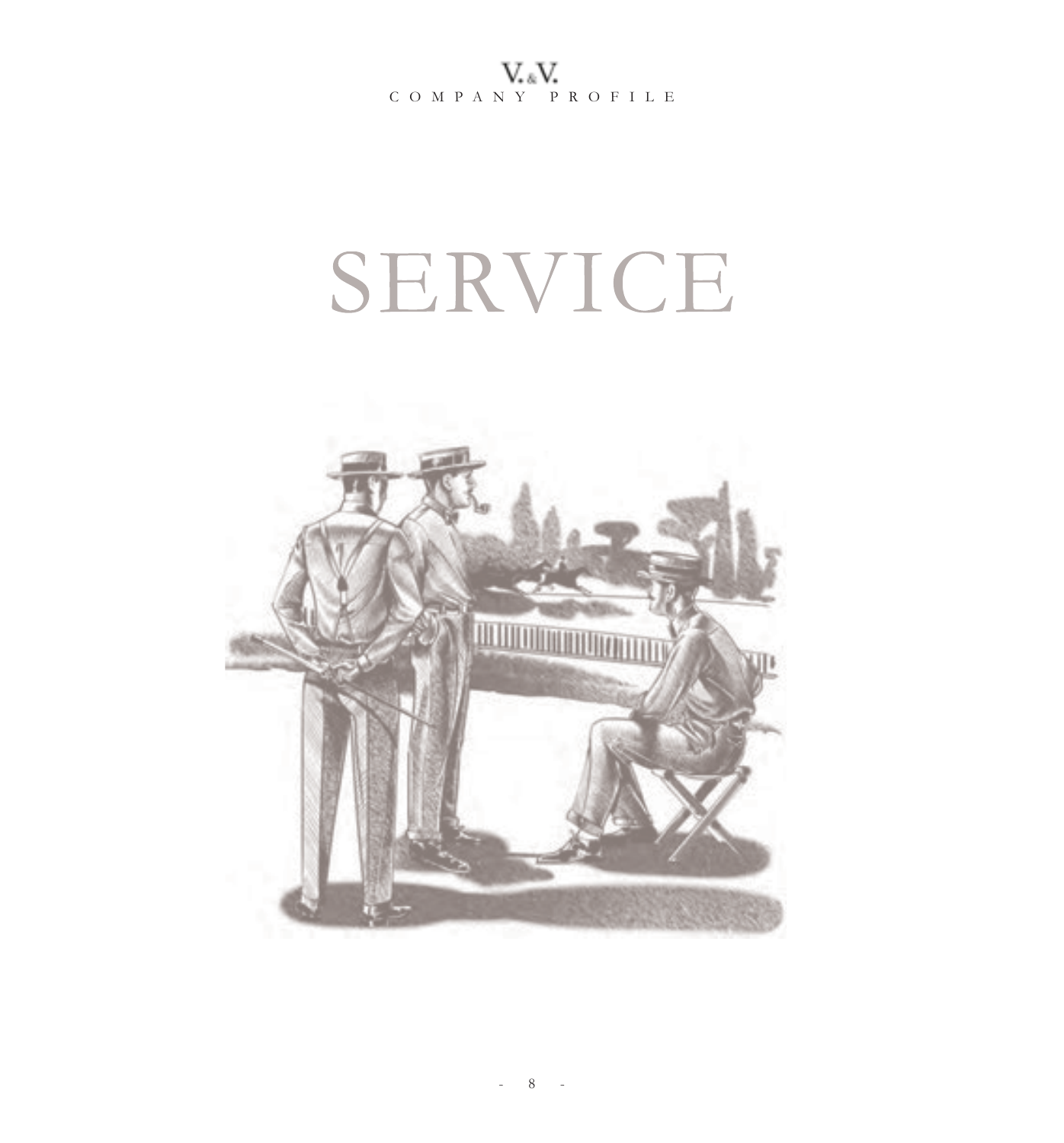#### V.s.V. COMPANY PROFILE

#### THE VARIOUS LEVERS OF GLOBAL SUPPORT

An intense focus on the quality of the product is combined with impeccable service. Characterised by a professional approach, with the primary goal of building a strong partnership with the client to conquer the market.

> MADE TO MEASURE offering highly personalised garments with consistent quality with rapid turnaround times

PRIVATE LABEL COLLECTION expert tailoring and impeccable style to create ad hoc collections that reflect the customer's taste.

#### WAREHOUSE STOCK

a substantial stock of ready-made garments make inventory replenishment easier, with rapid delivery to the sales point.

#### STOCK ON LINE

designed to allow customers to submit replenishment orders, 24 hours a day.

#### CUSTOMER TRAINING

training in the company or sales point to improve the customer's knowledge about the product.

The V.&V. Group continuously invests in marketing tools designed to provide exposure to its brands in the market and to convey its image to the final consumer:

#### ADVERTISING

national and international advertising campaigns regularly appear in major news, men's and financial publications. The press office promotes new collections, participation in trade shows and provides information about the Group's business activities.

#### RETAIL SALES MATERIALS

practical tools - window signs, brochures, illustrated books, accessories for shop windows - to increase visibility of the brand and the product.

#### TRADE SHOWS

considered strategic for visibility and networking, the group participates in the two annual editions of "Pitti Uomo" in Florence and several international exhibitions including Premium in Berlin.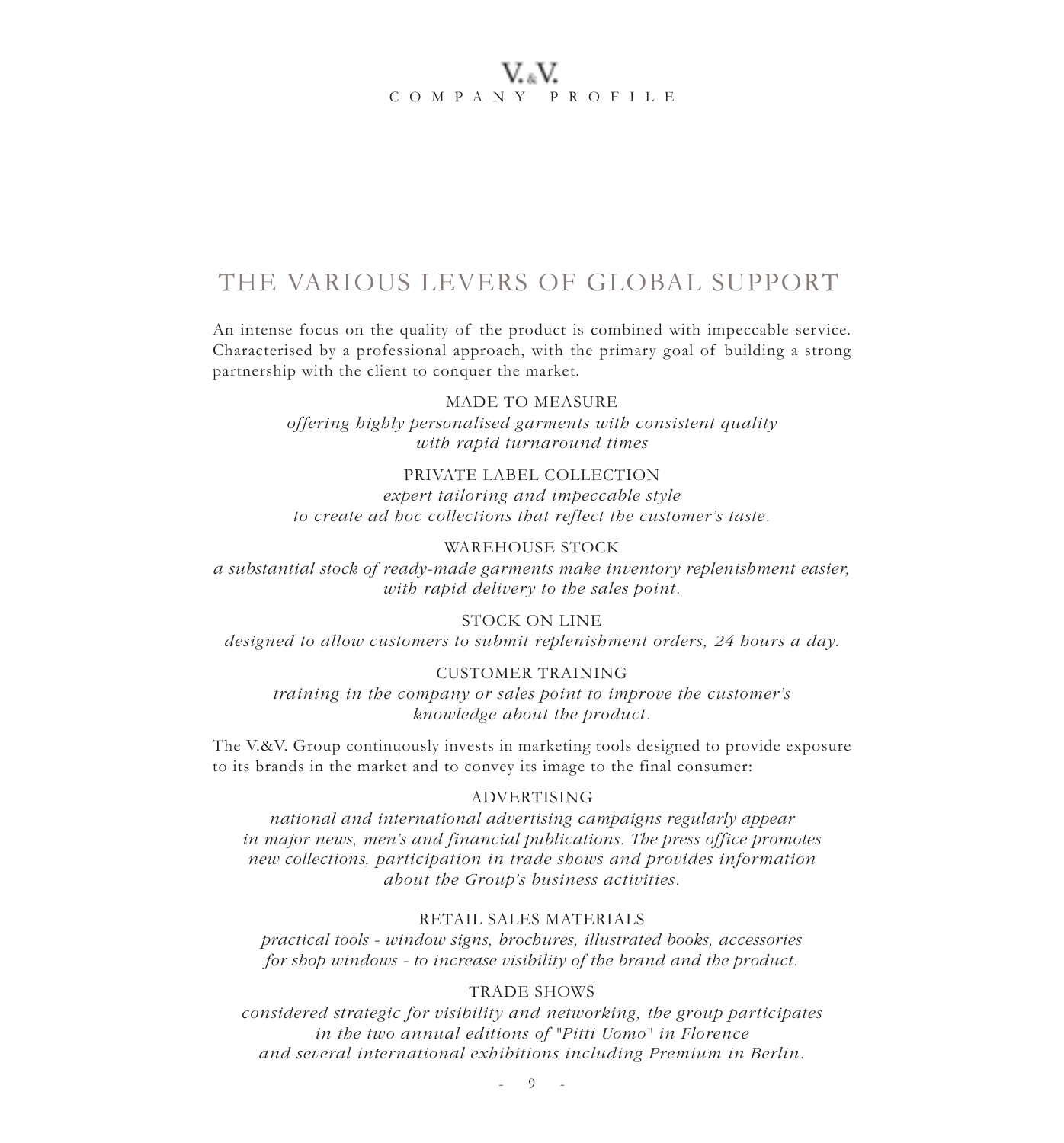## SHOWROOM

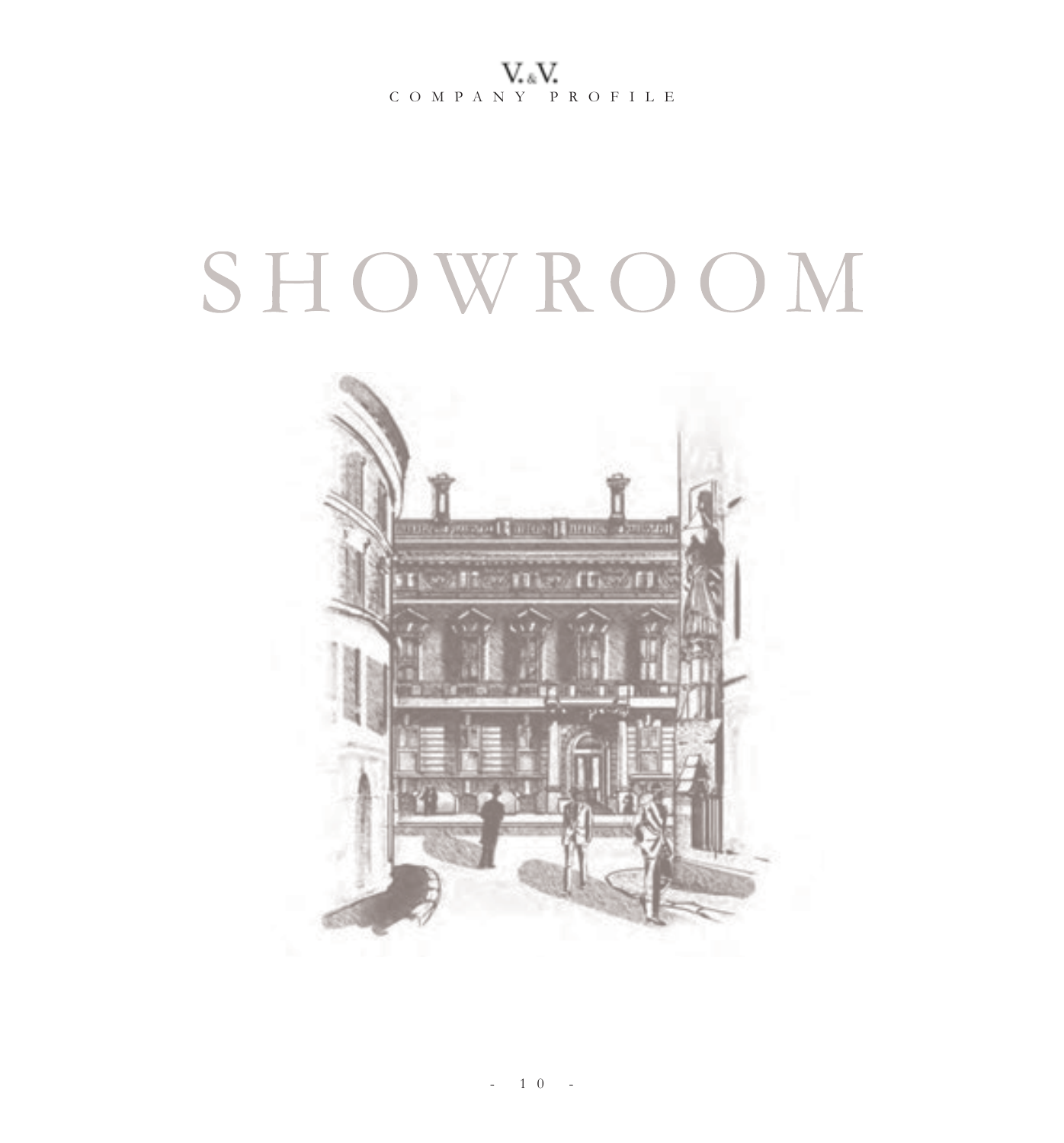#### THE PRODUCT AND STYLE ON DISPLAY

Both in Italy and abroad, high-end boutiques and chain stores are the select sales points for the Group's various brands. Its continuous focus on sophisticated settings, where the garment is properly showcased and customers are offered attentive assistance. The choice of a shirt manufactured by V. & V. is the reflection of someone who cares about their image. Purchasing, style, production, sales and distribution: the V. & V. Team successfully satisfies the needs of the finest boutiques in the world.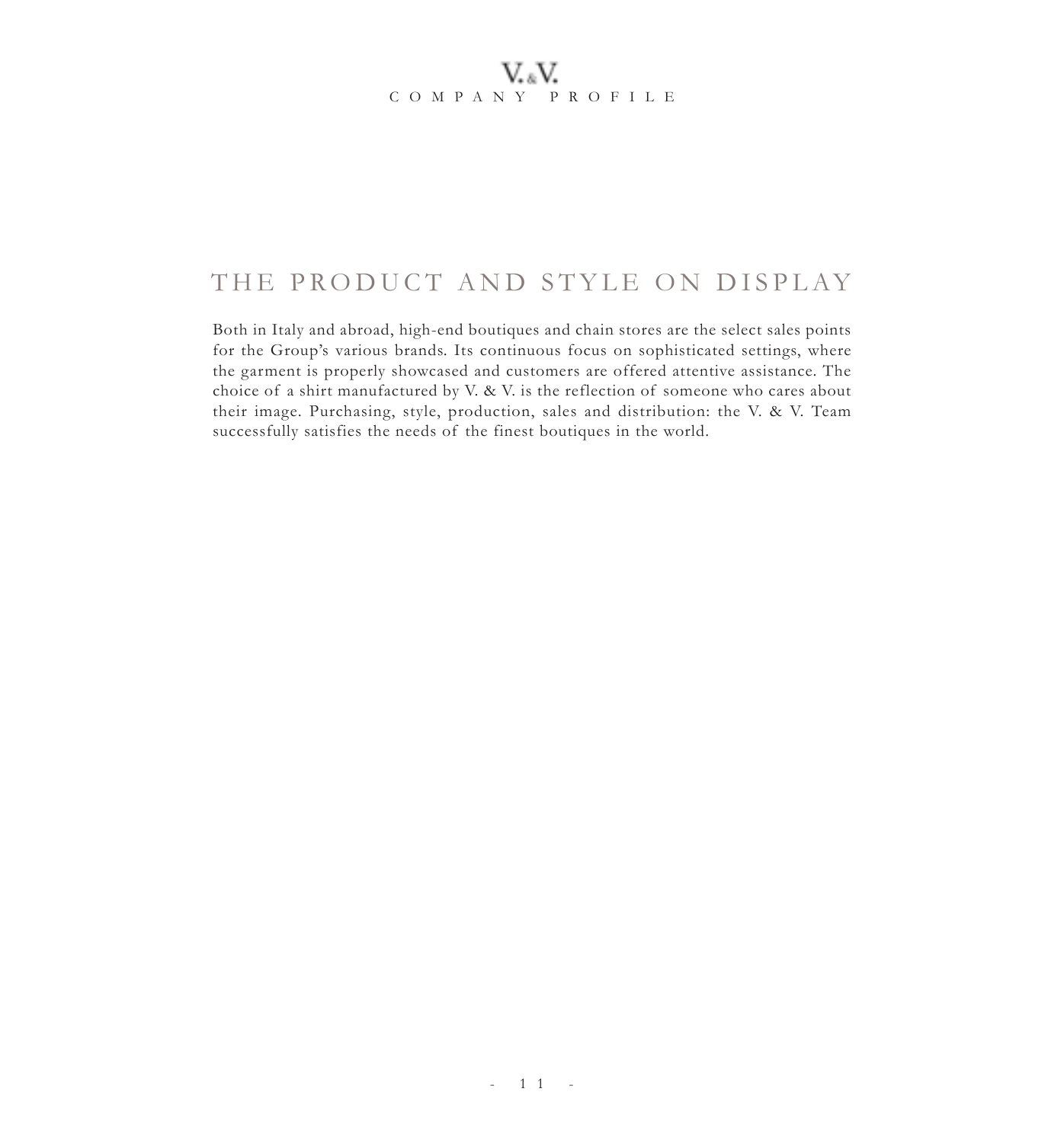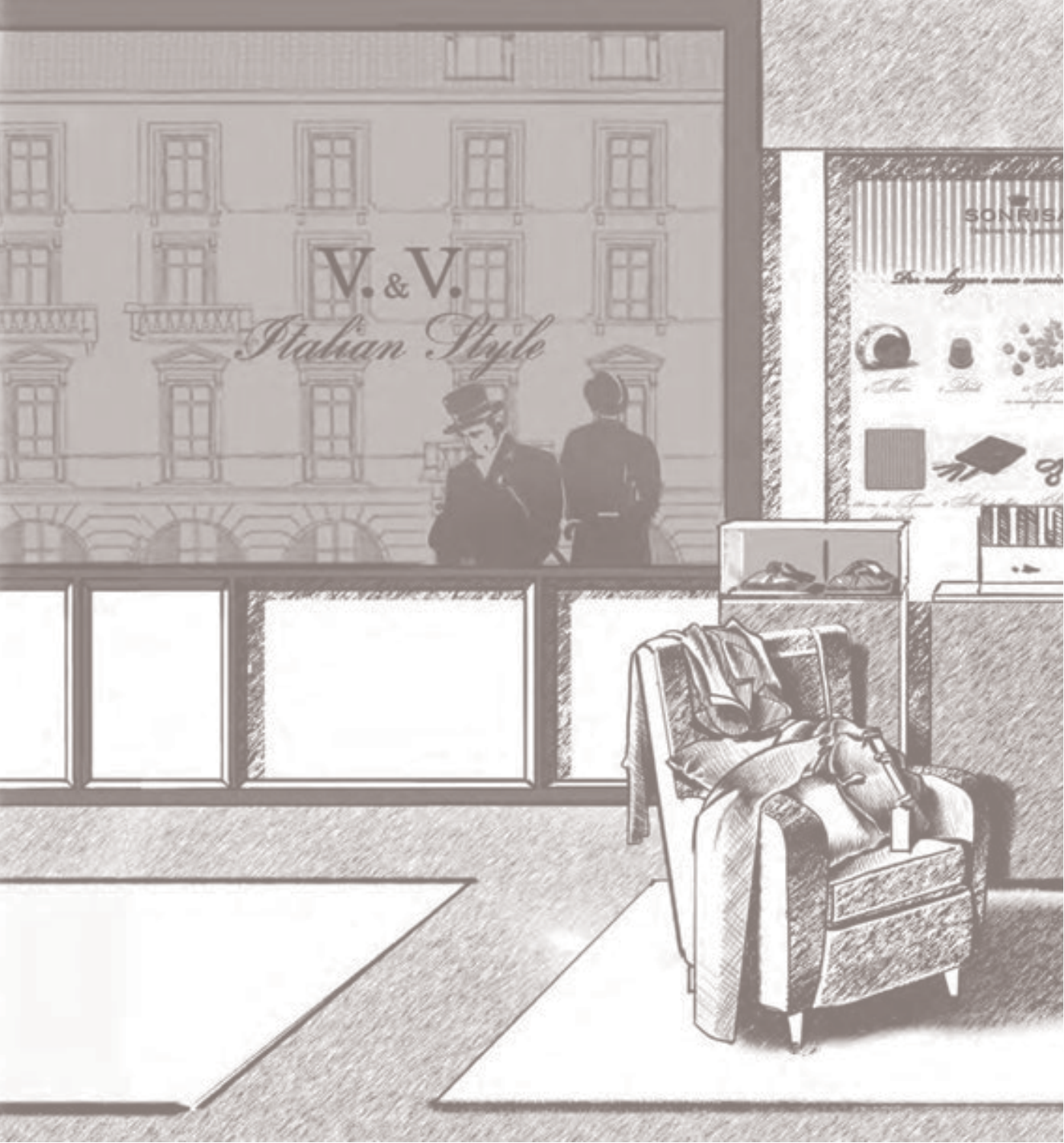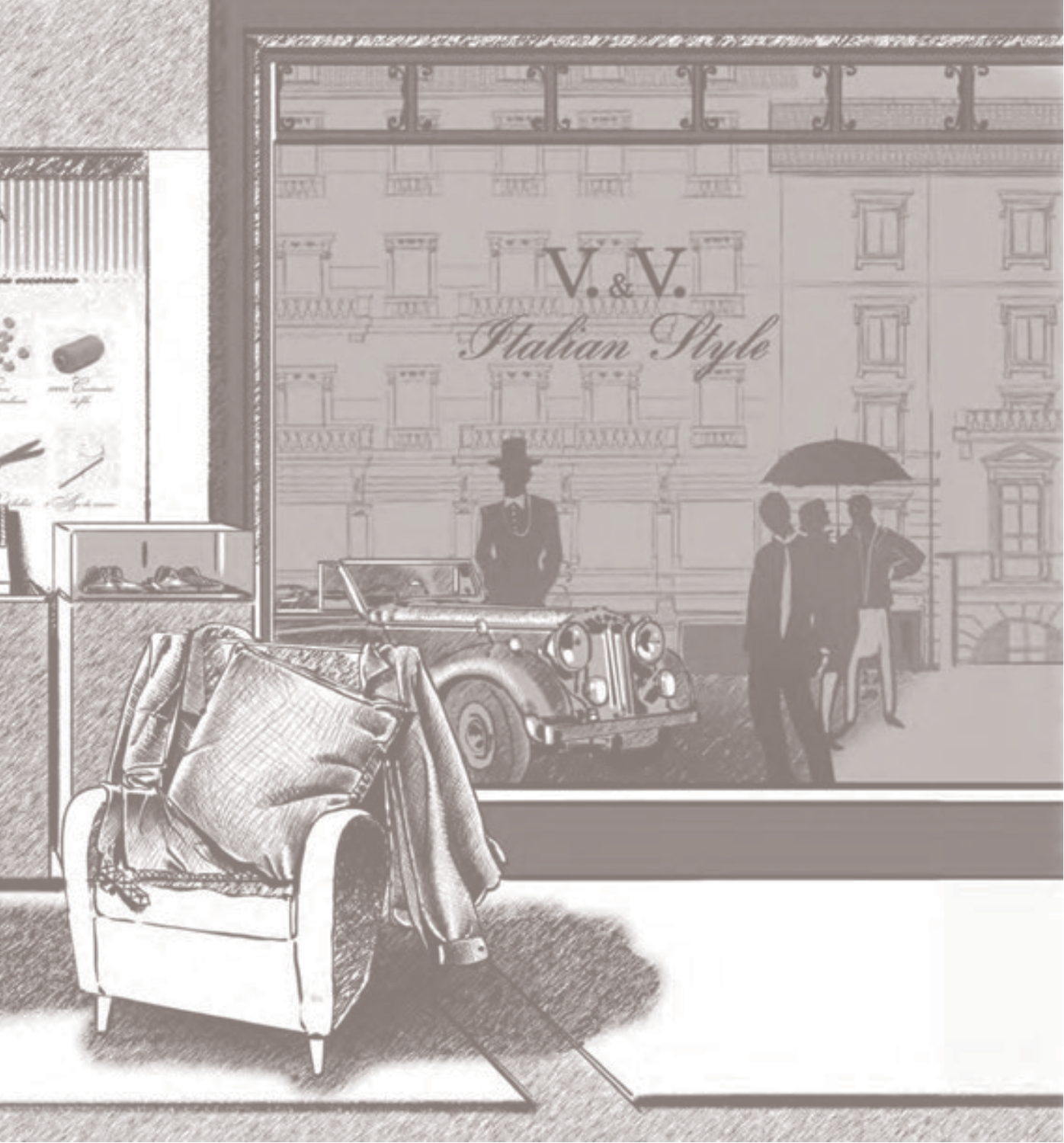#### V.&V. COMPANY PROFILE



#### THE BRANDS

Over time, the Group's sensitivity to the market prompted it to develop various brands, highly specialised in the production of shirts at different price points. The different labels express both the Group's ability to embrace time-honoured manufacturing traditions and to create and develop new brands. The garments from the various lines are produced in manufacturing facilities owned by the Group – in Bergamo (Italy), Timisoara (Romania) and Cairo (Egypt) – also allowing the company to interpret the commercial needs of different types of retailers.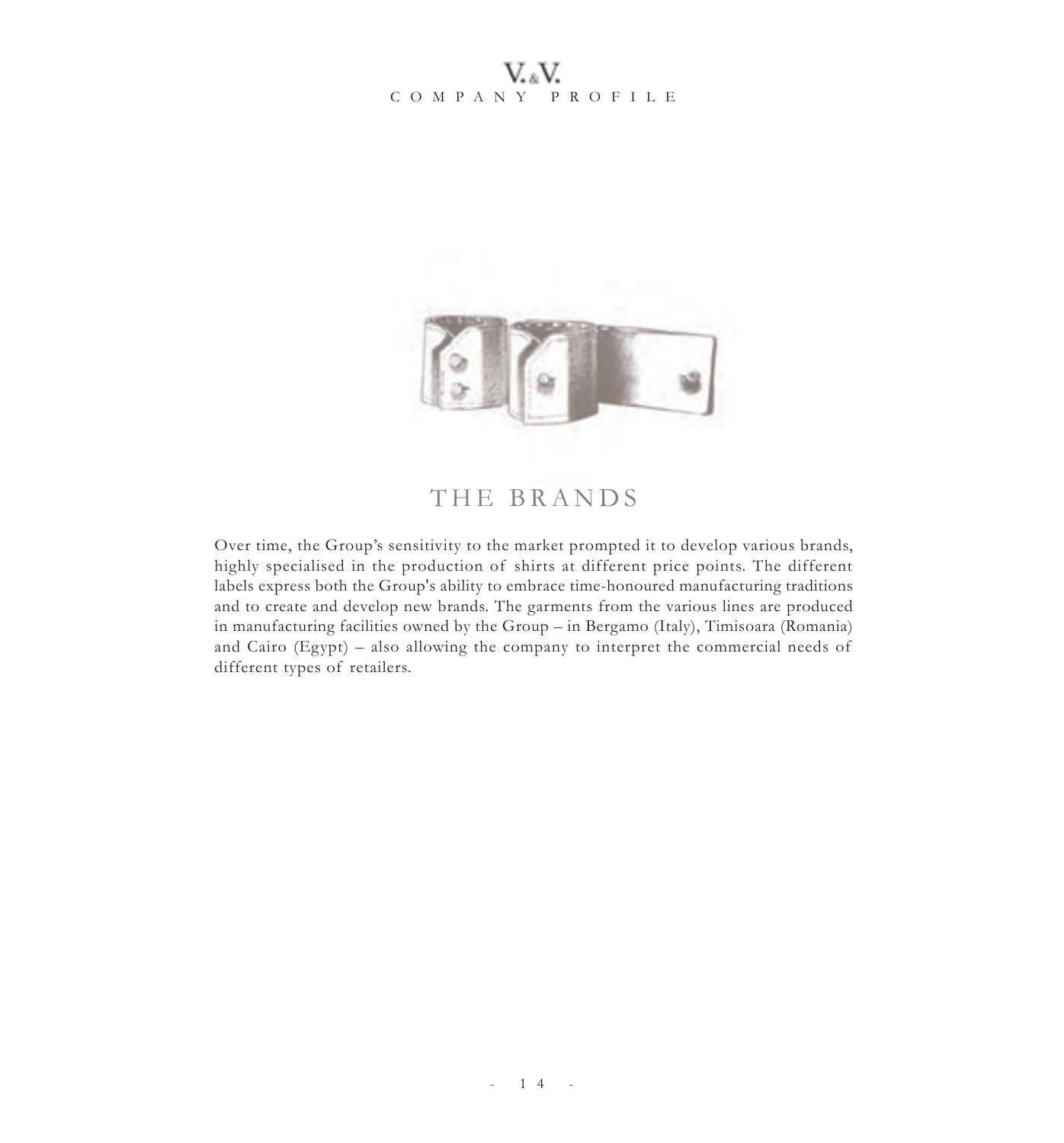

#### TAILOR-MADE EXCELLENCE

The Group's leading brand was born in 1993. Shirts that blend traditional craftsmanship and fine tailoring, manufacturing experience and a keen eye for fashion trends. Offering products made exclusively in Italy.

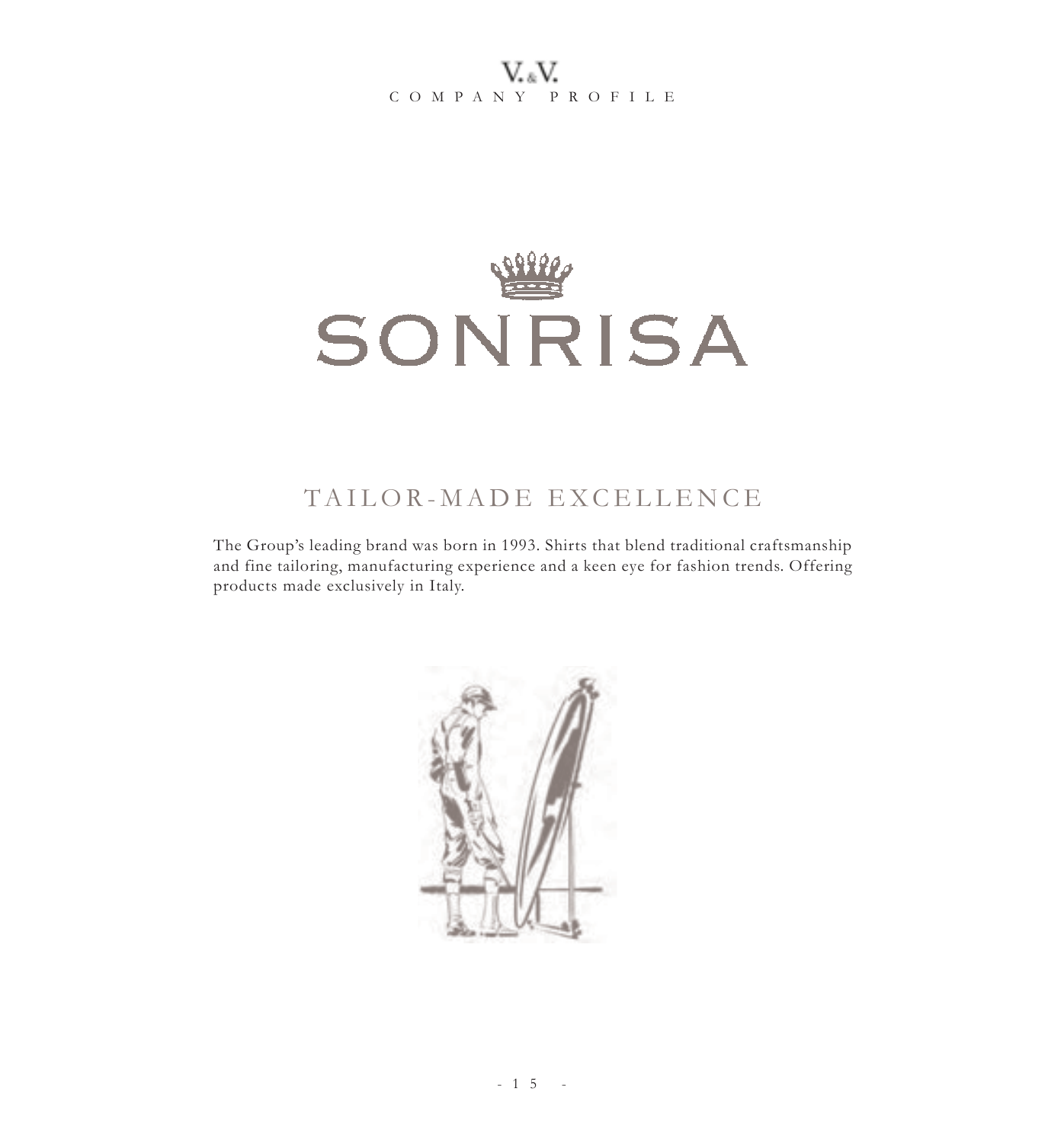### GHIRARDELLI\*

#### THE TRADITION OF CENTRAL ITALY

The historic brand from the Marches region offering the finest tailored shirts, on the market since the beginning of last century and acquired by the V.&V. Group in 2008.

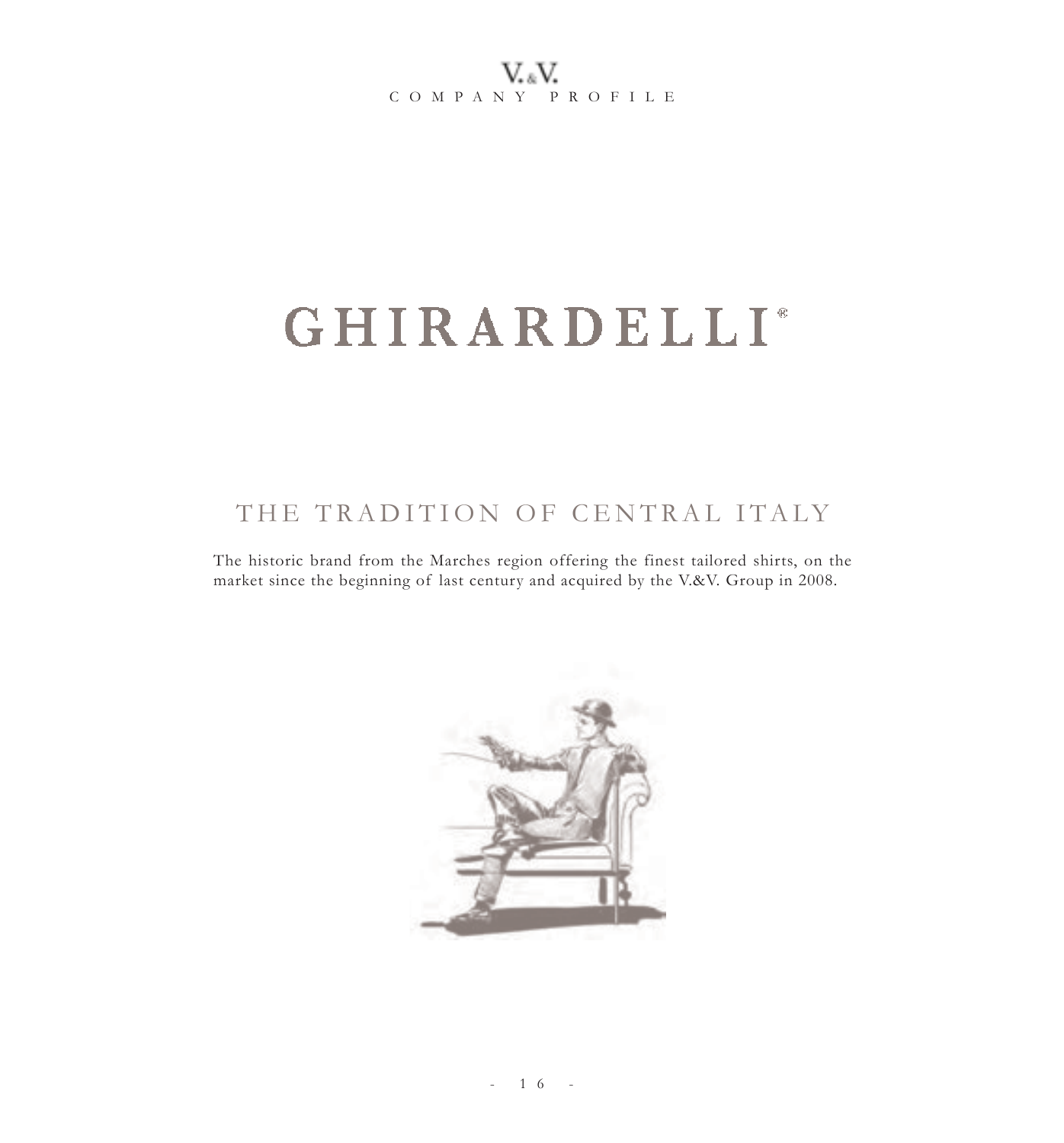

#### IN ITALY SINCE THE 1900'S

This brand was founded in Italy in the late thirties and acquired by the V & V Group in 1999. Rich in history and elegance, with a flair for fashion and a love for what's new.

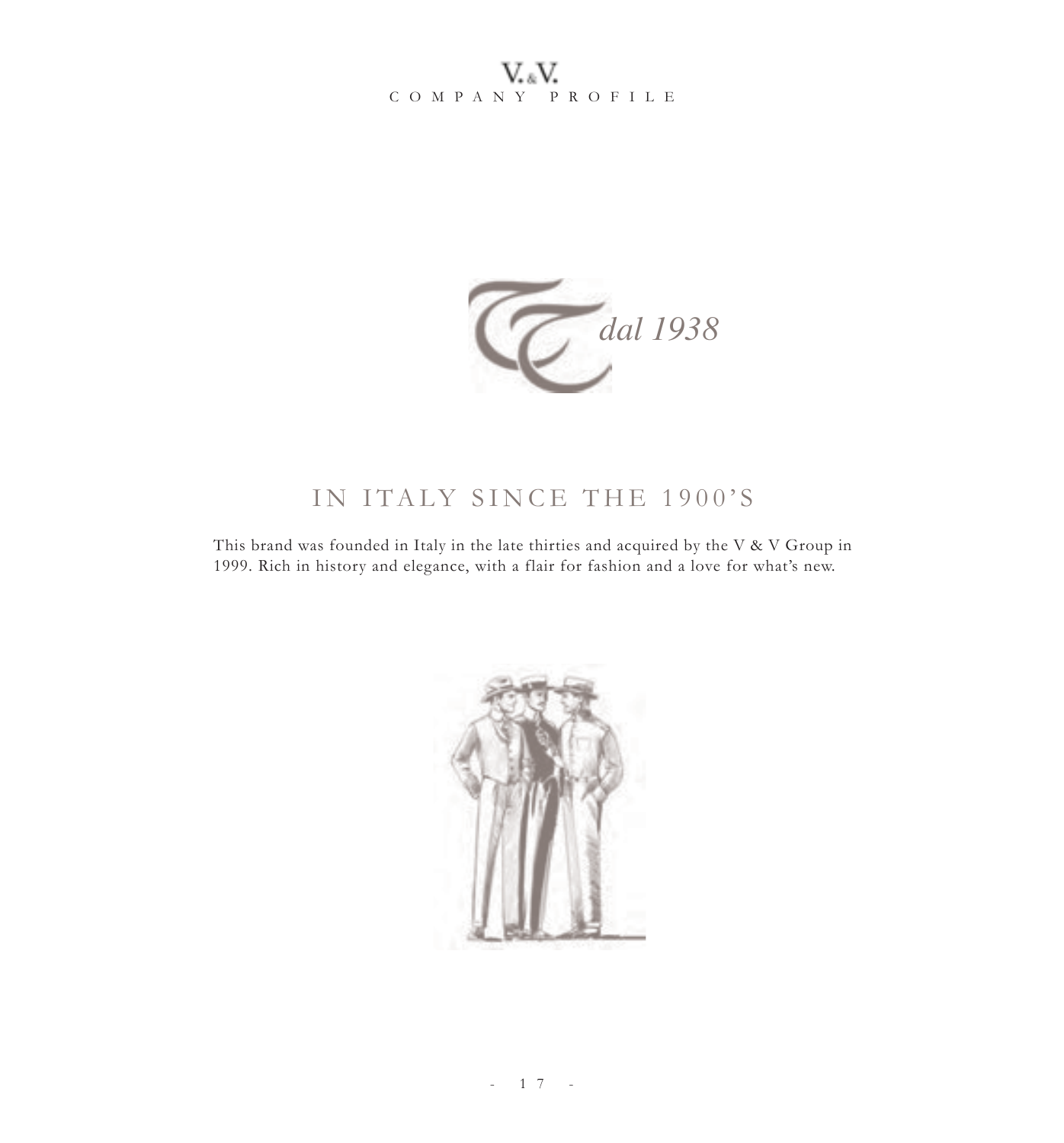### GHR

#### A VERSATILE APPROACH TO DRESSING

Founded in 1911 and put on the back burner for quite a few years, the brand that takes a flexible approach to satisfying the widest array of needs is back.

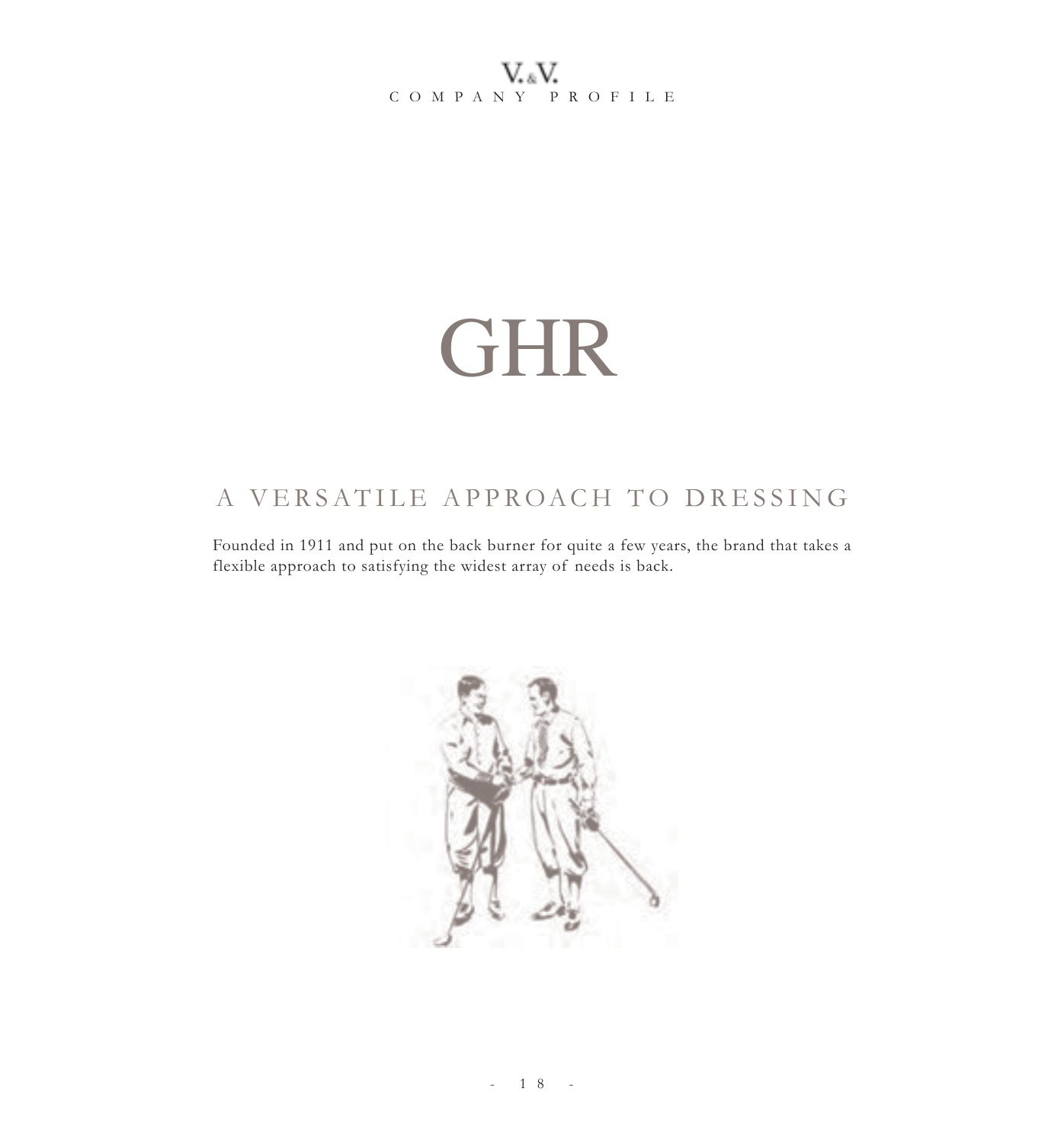

#### THE AMERICAN BRAND

Dedicated to trousers and jeans, the unique history of this brand was inspired by travellers who first used the railroad in the U.S. in the 1800's, offering comfort and a stylish attention to detail.

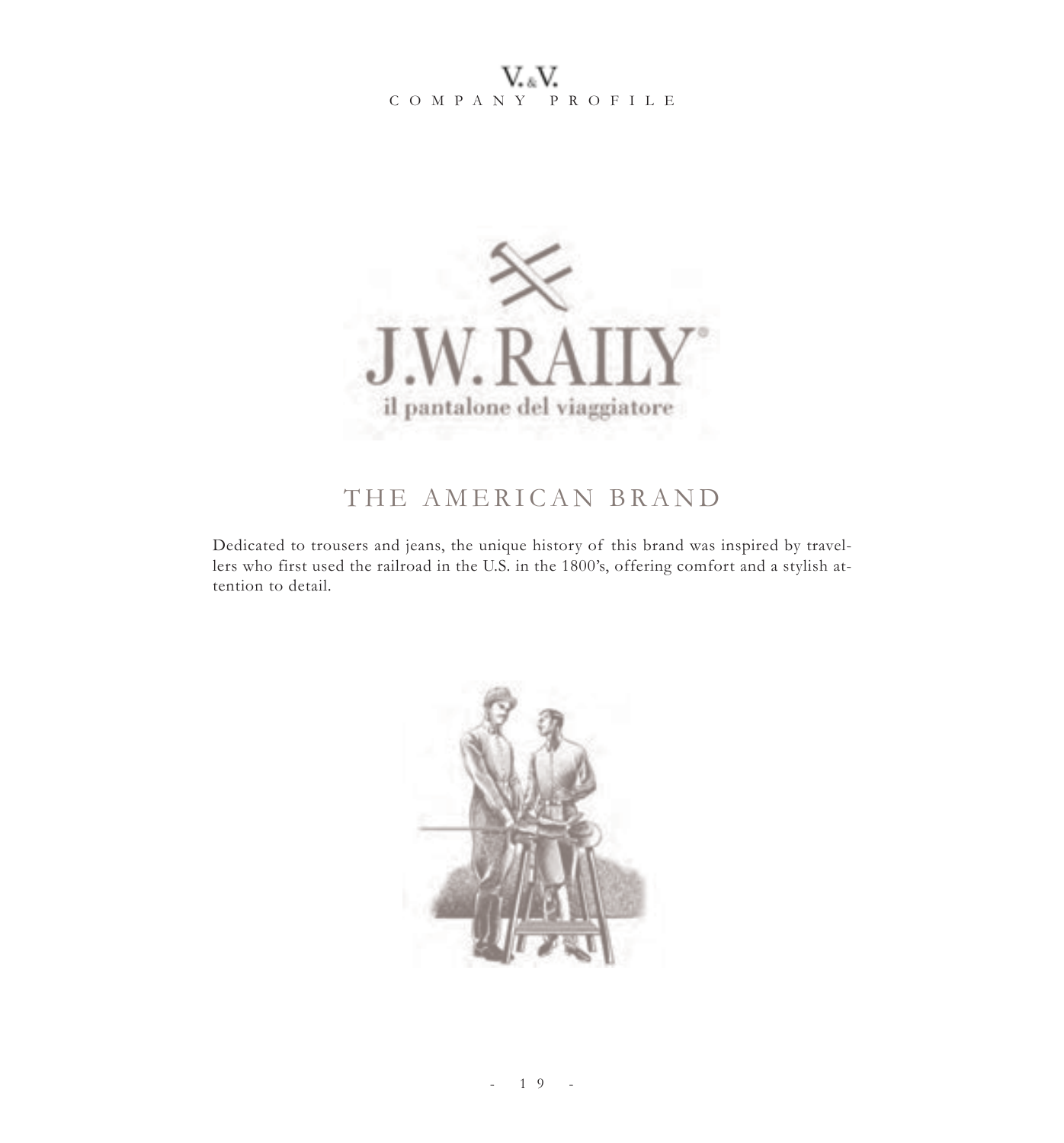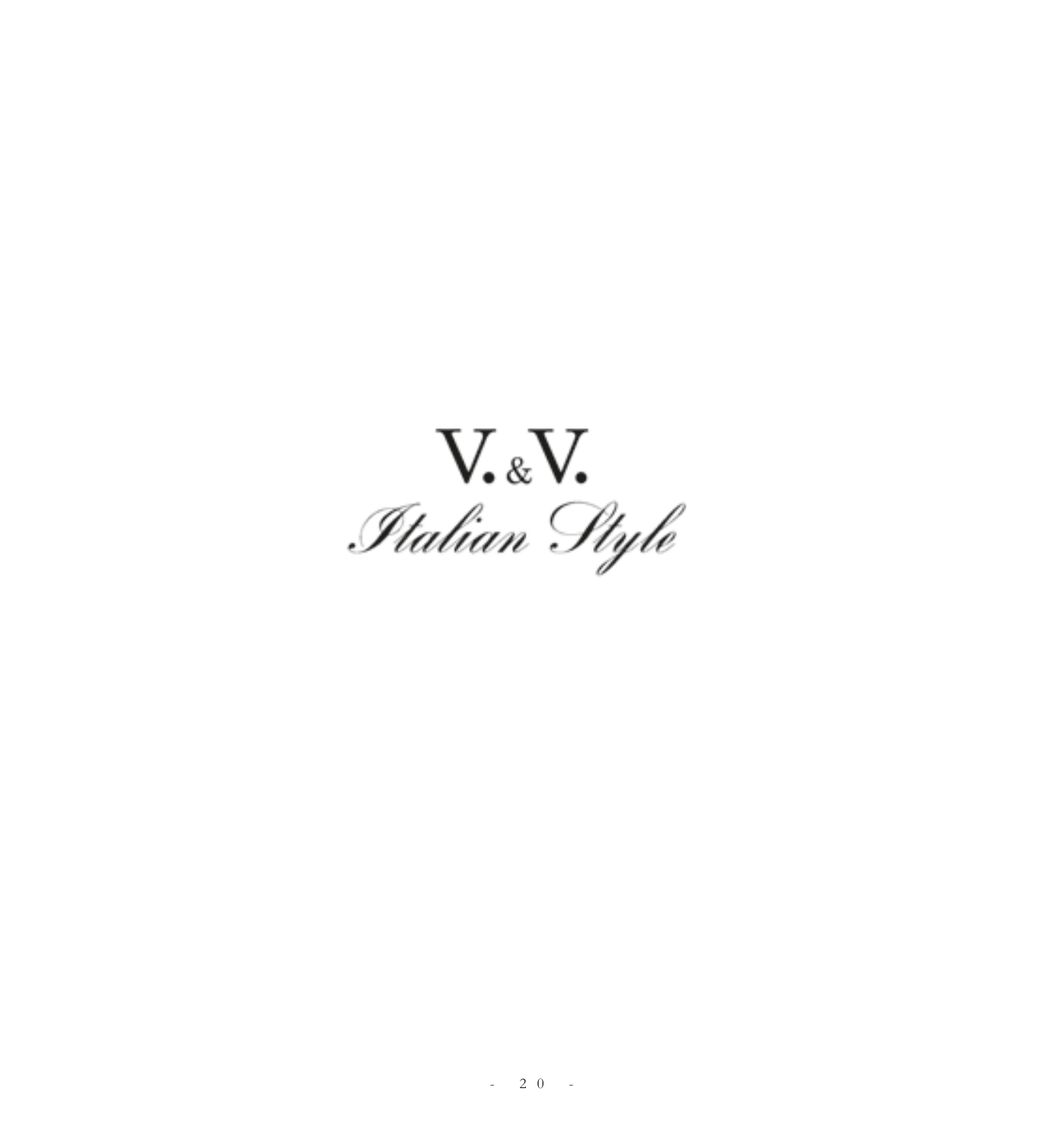